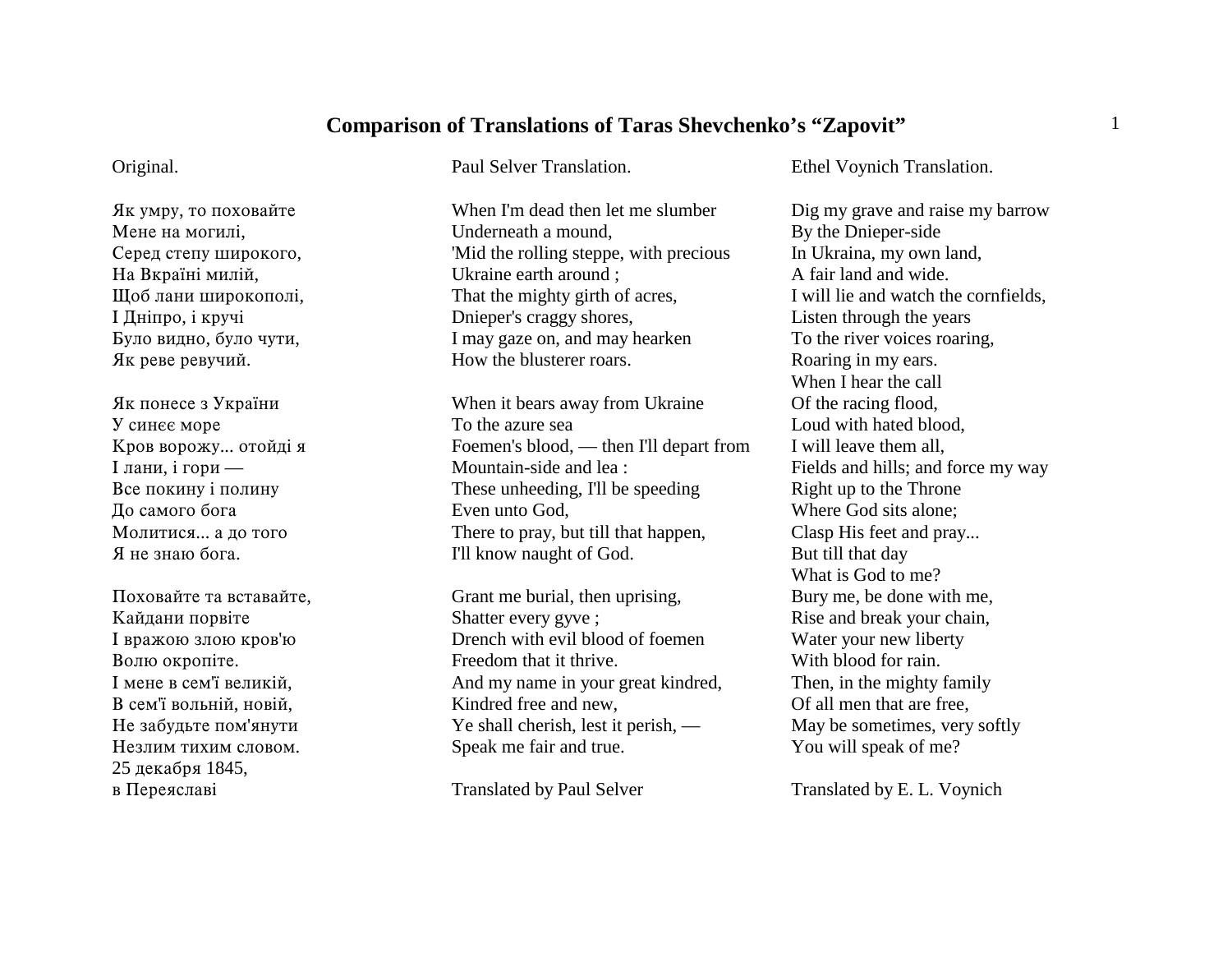## **Comparison of Translations of Taras Shevchenko's "Zapovit"** <sup>2</sup>

John Weir Translation 1.

When I am dead, then bury me In my beloved Ukraine, My tomb upon a grave mound high Amid the spreading plain, So that the fields, the boundless steppes, The Dnieper's plunging shore My eyes could see, my ears could hear The mighty river roar.

When from Ukraine the Dnieper bears Into the deep blue sea The blood of foes... then will I leaveThese hills and fertile fields —I'll leave them all and fly away To the abode of God, And then I'll pray... But till that day I nothing know of God.

Oh bury me, then rise ye up And break your heavy chains And water with the tyrants' blood The freedom you have gained. And in the great new family, The family of the free, With softly spoken, kindly word Remember also me.

Translated by John Weir

A. J. Hunter Translation

WHEN I die, remember, lay me Lowly in the silent tomb, Where the prairie stretches free, Sweet Ukraine, my cherished home. There, 'mid meadows' grassy sward. Dnieper's waters pouring May be seen and may be heard. Mighty in their roaring.

When from Ukraine waters bearRolling to the sea so far Foeman's blood, no longer there Stay I where my ashes are. Grass and hills I'll leave and fly. Unto throne of God I'll go, There in heaven to pray on high, But, till then, no God I know.

Standing then about my grave, Make ye haste, your fetters tear! Sprinkled with the foeman's blood Then shall rise your freedom fair. Then shall spring a kinship great. This a family new and free. Sometimes in your glorious state. Gently, kindly, speak of me.

Translated by Alexander Jardine Hunter

Vera Rich Translation.

When I die, then make my grave High on an ancient mound, In my own beloved Ukraine, In steppeland without bound: Whence one may see wide-skirted wheatland, Dnipro's steep-cliffed shore, There whence one may hear the blustering River wildly roar.

Till from Ukraine to the blue seaIt bears in fierce endeavourThe blood of foemen - then I'll leaveWheatland and hills forever: Leave all behind, soar up until Before the throne of God I'll make my prayer. For, till that hour I shall know naught of God.

Make my grave there - and arise, Sundering your chains, Bless your freedom with the blood Of foemen's evil veins!Then in that great family, A family new and free, Do not forget, with good intent Speak quietly of me.

Translated by Vera Rich